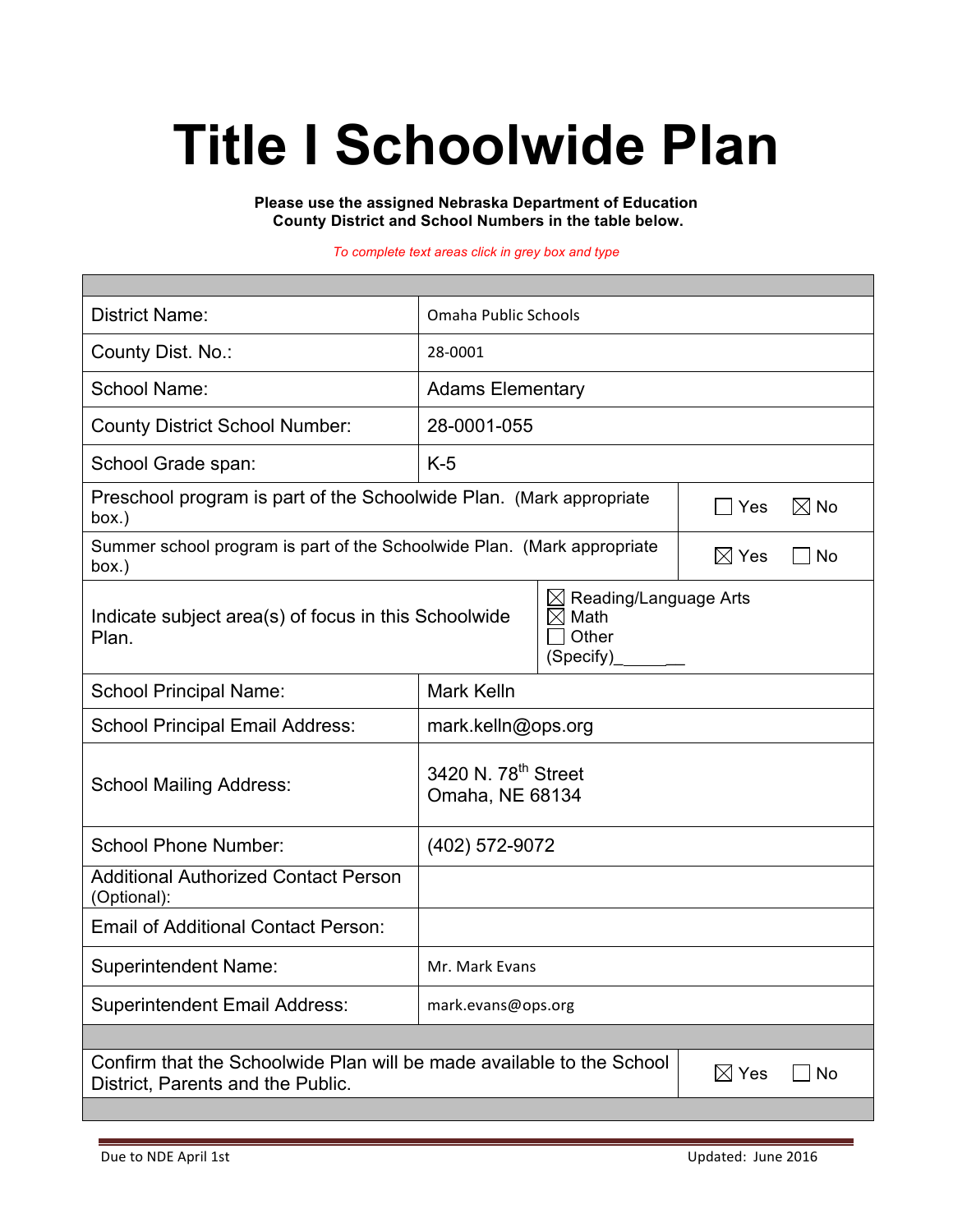| Names of Planning Team                                                                                                                            |  |                                                                        | Titles of those on Planning Team                               |                                     |  |  |
|---------------------------------------------------------------------------------------------------------------------------------------------------|--|------------------------------------------------------------------------|----------------------------------------------------------------|-------------------------------------|--|--|
| (include staff, parents & at least one student if Secondary School)<br>Marie Kovar<br><b>Mark Kelln</b><br><b>Heather Pash</b><br>Caitlin Christy |  |                                                                        | Parent<br>Principal<br><b>Curriculum Supervisor</b><br>Teacher |                                     |  |  |
| <b>School Information</b>                                                                                                                         |  |                                                                        |                                                                |                                     |  |  |
|                                                                                                                                                   |  | (As of the last Friday in September)                                   |                                                                |                                     |  |  |
| Enrollment: 297                                                                                                                                   |  | Number of Certified Instruction Staff: 35.59<br>Average Class Size: 22 |                                                                |                                     |  |  |
| Race and Ethnicity Percentages                                                                                                                    |  |                                                                        |                                                                |                                     |  |  |
| White: 40 %<br>Hispanic: 16 %                                                                                                                     |  |                                                                        | Asian: $3\%$                                                   |                                     |  |  |
| Black/African American: 34 %                                                                                                                      |  |                                                                        |                                                                | American Indian/Alaskan Native: 1 % |  |  |
| Native Hawaiian or Other Pacific Islander: 3 %                                                                                                    |  |                                                                        | Two or More Races: 5 %                                         |                                     |  |  |
| <b>Other Demographics Percentages</b>                                                                                                             |  |                                                                        |                                                                |                                     |  |  |
| Poverty: 75 %<br>English Learner: 11 %                                                                                                            |  |                                                                        |                                                                | Mobility: 14 %                      |  |  |

| Assessments used in the Comprehensive Needs Assessment<br>(ie. NeSA, MAP, ITBS, AIMS web, DIBELS, CAT etc.) |                                     |  |
|-------------------------------------------------------------------------------------------------------------|-------------------------------------|--|
| MAP                                                                                                         | K-1 Assessment                      |  |
| <b>NeSA</b>                                                                                                 | <b>F&amp;P Guided Reading Level</b> |  |
| Acuity                                                                                                      | Climate survey                      |  |

*Please write a narrative in each box below to correspond to the Rating Rubric.*<br>Place documentation in corresponding folder on flash drive to support the narrative.

### **1. Comprehensive Needs Assessment**

**1.1** *Please provide a narrative below describing how disaggregated data was used in the analysis from the needs assessment to plan instruction. Provide supporting documentation in the corresponding folder.* **NeSA data is used to determine which skills are in greatest need of improvement at each grade level (48-52). Trend data from NeSA also**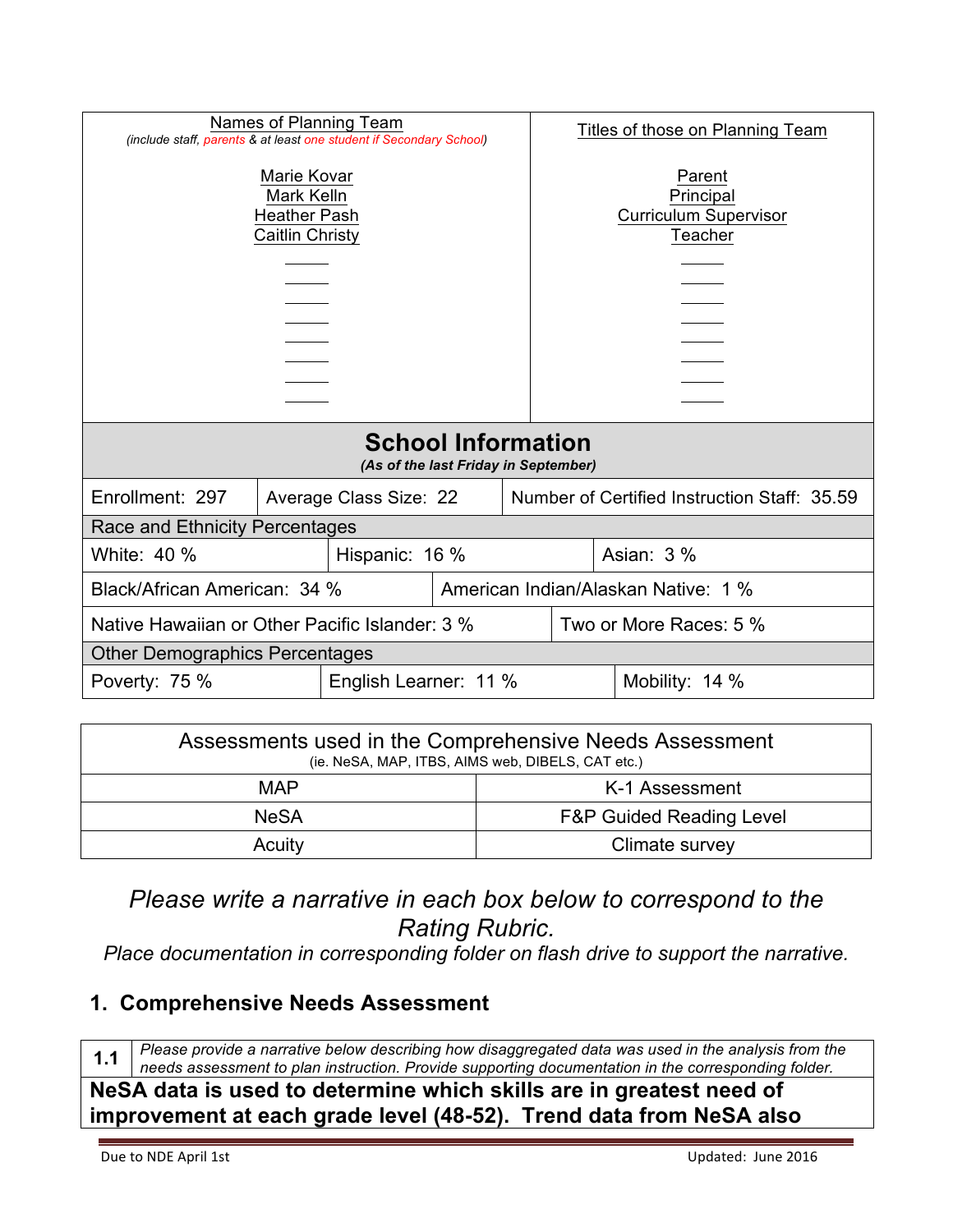**provides us feedback to determine if we are on the right track with professional development (see page 9 of Data Book). MAP data allows us to ensure that adequate growth is being made throughout the year at 2nd grade as well and areas of strength and need (see pare 55-56 of Data Book). Acuity is used to gather this reading and math achievement throught the year. (see classroom Matrix) K-1 assessment data is used to monitor success of key reading and math indicators (see pages 30-35 of Data Book. A portable databoard of guided reading levels is used throughout the year to monitor student progress and identify needs.** 

**1.2** *Please provide a narrative below that describes how the building gathered information from parents and community to identify the needs of the school. Provide supporting documentation in the corresponding folder.*

**A climate survey is administered each year. Last year particpation was low because it was the first year that it was only administered online. This year the survey will be administered online and in paper form at conferences. See page 42 and 43 of data book.**

**1.3** *Please provide a narrative below that explains how the Continuous School Improvement Plan identifies ongoing improvement efforts. Provide supporting documentation in the corresponding folder.*

**Each year we begin the process of writing our School Improvement Plan by analyzing our school data. This includes K-1 Assessment data, guided reading levels, MAP, Acuity, NeSA, and climate survey data. With the introcudtion of MTSS-B, referral data will play an increasing role. As we look at the data, particular attention is paid to where patterns and trends have emerged. We then utilize the Best Practices Handbook and Academic Action Plan to identify strategies to promote growth in these areas.**

# **2. Schoolwide reform strategies**

**2.1** *Please provide a narrative below that describes the strategies in the schoolwide plan to address the needs of all children, particularly those at risk of not meeting the challenging state academic standards and how the school regularly monitors and revises the plan based on student needs. Provide supporting documentation in the corresponding folder.*

**There are a variety strategies that are currently in use and that will be implemented next year to address the needs of our students. We are currently working with all stakeholders to introduce MTSS-B into our school. SAT meetings are held weekly to identify interventions to help stuggling students. Student data books are used at grades 3-5 to help teachers and students monitor growth. Acuity diagnostic tests are used at grades 3-5 to offer additional data points in monitoring math and reading**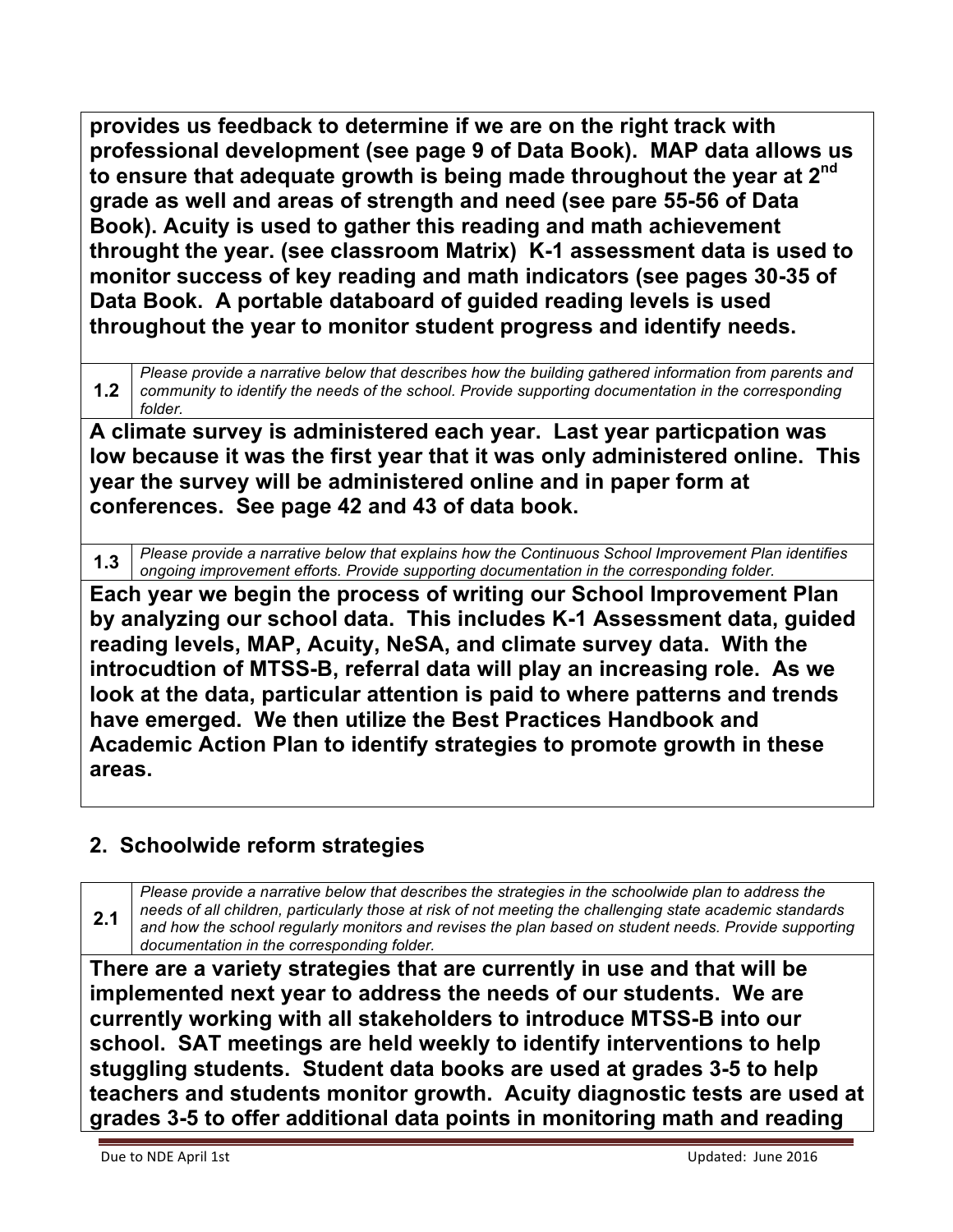**success. Teammates mentoring program serves many of our at-risk studnts. The Best Instructional Practices Handbook is used regularly during coaching visits to highlight high-quality instructional strategies and identify areas where growth is needed. The Academic Action Plan is regularly used to provide clarity to our instructional framework.**

# **3. Qualifications of instructional paraprofessionals**

**3.1** *Please provide a narrative below explaining the procedure used to make sure that all instructional paraprofessionals in the school meet the ESEA requirements. Provide supporting documentation in the corresponding folder.*

**All paraprofessionals at Adams have received training with the Best Instructional Practices Handbook. Quarterly paraproffesional meetings are held to ensure that all staff members are prepared to support the School Improvement plan.**

**See letter from Human Resources.**

**Paraproffesional Meeting Agenda**

**Best Instructional Practices Handbook**

# **4. High quality and ongoing professional development**

**4.1** *Please provide a narrative below explaining how professional development and other activities for teachers to improve instruction and use of data from academic standards is provided for your school. Provide supporting documentation in the corresponding folder.*

**Professional development begins with our School Improvement Plan. This year a main focus was on Learning Targets. This helped us ensure that a consistent and viable curriculum was available for all students. This professional development was provided in staff meetings, grade level meetings, and through coacing.**

**MTSS-B professional development it occuring through training provided to our MTSS-B leadership team and then at staff meetings.**

### **5. Strategies to increase parental and family engagement**

**5.1** *Please provide a narrative below explaining how the school-parent compact is jointly developed with parents. Provide supporting documentation in the corresponding folder.*

**Parents will have opportunities at PTA meetings and principal coffees will have opportunities to contribute feedback concerning the compact.**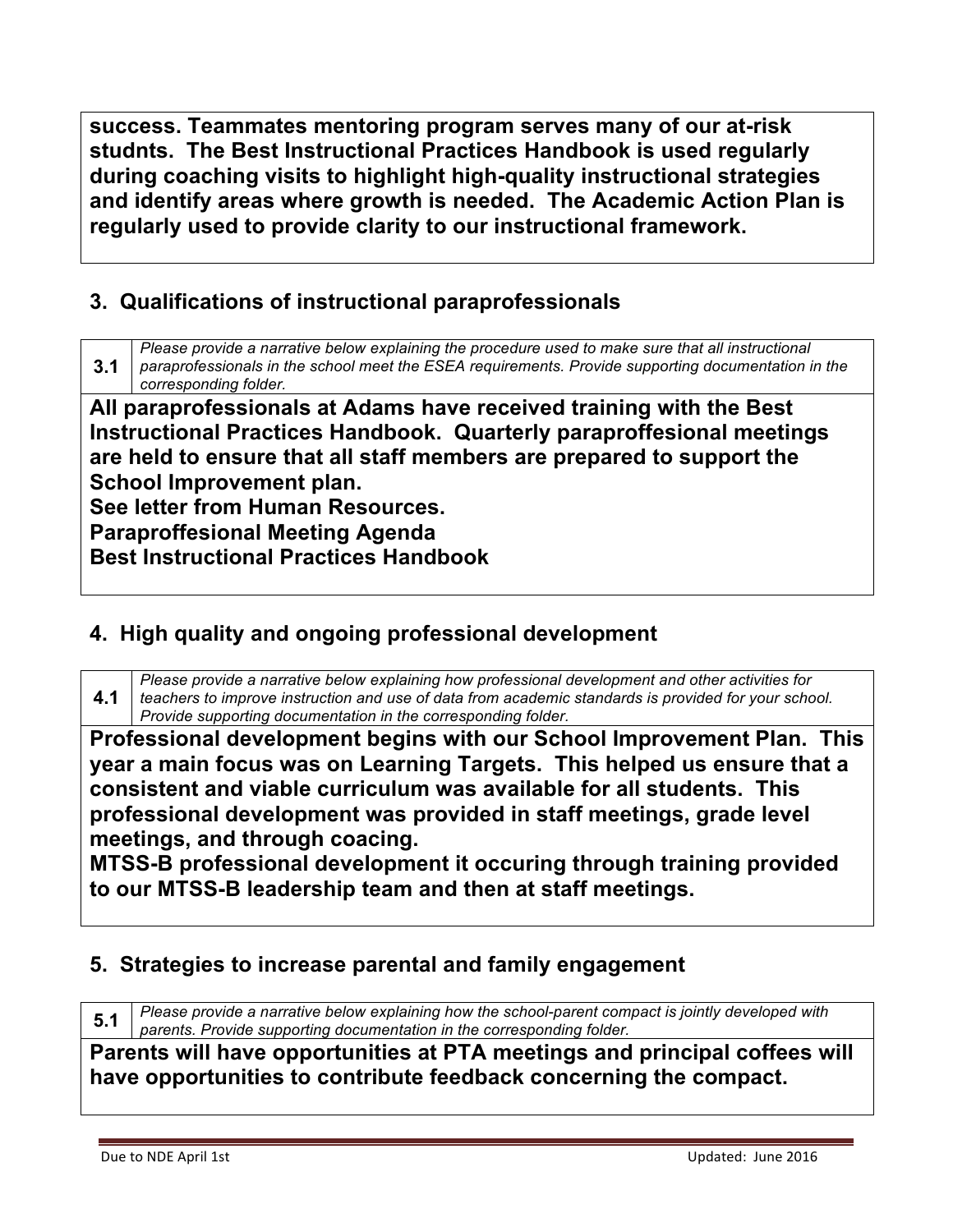**5.2** *Please provide a narrative below explaining how the school level Title I Parent and Family Engagement Policy or Procedure was developed with parent and family input. Provide supporting documentation in the corresponding folder.*

#### **The Parent and Family Engagment Policy was developed with input from parents at a PTA meeting.**

**5.3** *Please provide a narrative below explaining how, when and where the annual Title I parent meeting is/was held informing parents of the school's participation in Title I. Provide supporting documentation in the corresponding folder.*

**Parents were informed at the March PTA meeting that we would be receiving Title I funds next year. Next year's annual Title I parent meeting will be at Open house in September of 2017. We will continue to hold academic family nights for primary and** 

**intermediate grades.**

### **6. Transition Plan**

**6.1** *Please provide a narrative below explaining the school's transition plan from early childhood education program(s) to the elementary school. (Not required for middle or high school programs) Supporting documentation may also be placed in the corresponding folder.*

**Kindergarten round up is held each year in January. Doing this time parents are given information by the principal about curiculum, instruction, and assessment. The nurse, counselor, and secretary all give valuable information as well (Prezi pdf in folder). Students spend time in the classrooms working on a literacy project with the kindergarten teachers and paras.**

**6.2** *Please provide a narrative below explaining the school's transition plan from elementary to middle school. (Not required for middle or high school programs) Supporting documentation may also be placed in the corresponding folder.*

**At spring conferences, select students are recommended to participate in the Elementary to Middle school summer transition program. Counselors from the middle schools come to Adams to meet with incoming students, answer their questions, and register them for classes. (See schedule) New student induction meeting are completed for with parents and the pricnipal for all new students that join during the year. (See new student induction summary.**

**6.3** *Please provide a narrative below explaining the school's transition plan from middle school to high school. (Not required for elementary or high school programs) Supporting documentation may also be placed in the corresponding folder.*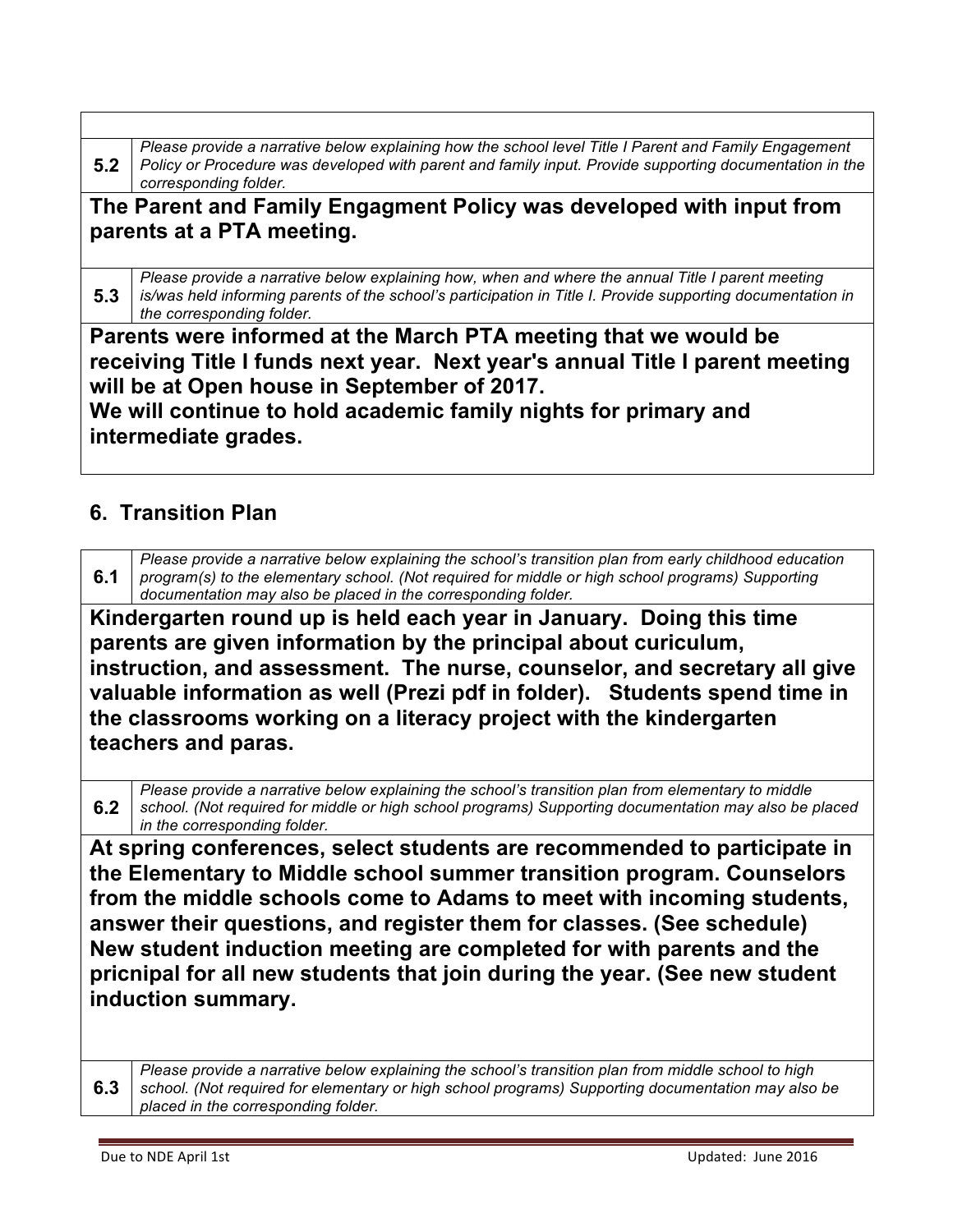| <b>Empty</b> |                                                                                                                                                                                                                                                              |
|--------------|--------------------------------------------------------------------------------------------------------------------------------------------------------------------------------------------------------------------------------------------------------------|
| 6.4          | Please provide a narrative below explaining the school's transition plan from high school to<br>postsecondary education. (Not required for elementary or middle school programs) Supporting<br>documentation may also be placed in the corresponding folder. |
| <b>Empty</b> |                                                                                                                                                                                                                                                              |

#### **7. Strategies to address areas of need**

**7.1** *Please provide a narrative below explaining how the Schoolwide Plan increases the amount and quality of learning time within or beyond the instructional day. Provide supporting documentation in the corresponding folder.* **Adams elementary provides tutoring for students in grades 3-5 twice a week for reading and math. (see registration)**

**Summer School is avialable for identified students in grades k-4. (see application).**

# **8. Coordination & integration of Federal, State and local services & programs**

| 8.1 | Please provide a narrative below explaining how coordination and integration of Federal, State and local<br>funds are used to support student learning. Supporting documentation may also be placed in the<br>corresponding folder.                                                         |
|-----|---------------------------------------------------------------------------------------------------------------------------------------------------------------------------------------------------------------------------------------------------------------------------------------------|
|     | Title 1 funds will be utilized to Increase student contact time for para-<br>professionals. A part-time Instructional Facilitator will be hired. Increase<br>technology offerings will be purchased to support reading and math.<br>Provide before and after school tutoring opportunities. |
| 8.2 | Please provide a narrative below explaining how community resource(s) is/are used to support student<br>learning. Supporting documentation may also be placed in the corresponding folder.                                                                                                  |
|     | A variety of community resources to support our students and families.<br>Boy and Girl Scouts meet in our school. Their programs are promoted<br>and supported.<br>Teammates mentors currently serve six students.<br>Midwest Taekwondo provides in classroom demonstrations and supports   |
|     | in goal making for our students.<br>Freddy's Steakburgers hosts an Adams Family night 4 times a year and<br>provides a portion of proceeds to the school. (Picture)                                                                                                                         |
|     | Students visit Skyline Retirment for numerous events throughout the year.<br>Bank of the West and Junior Achievement provide econimics based                                                                                                                                                |